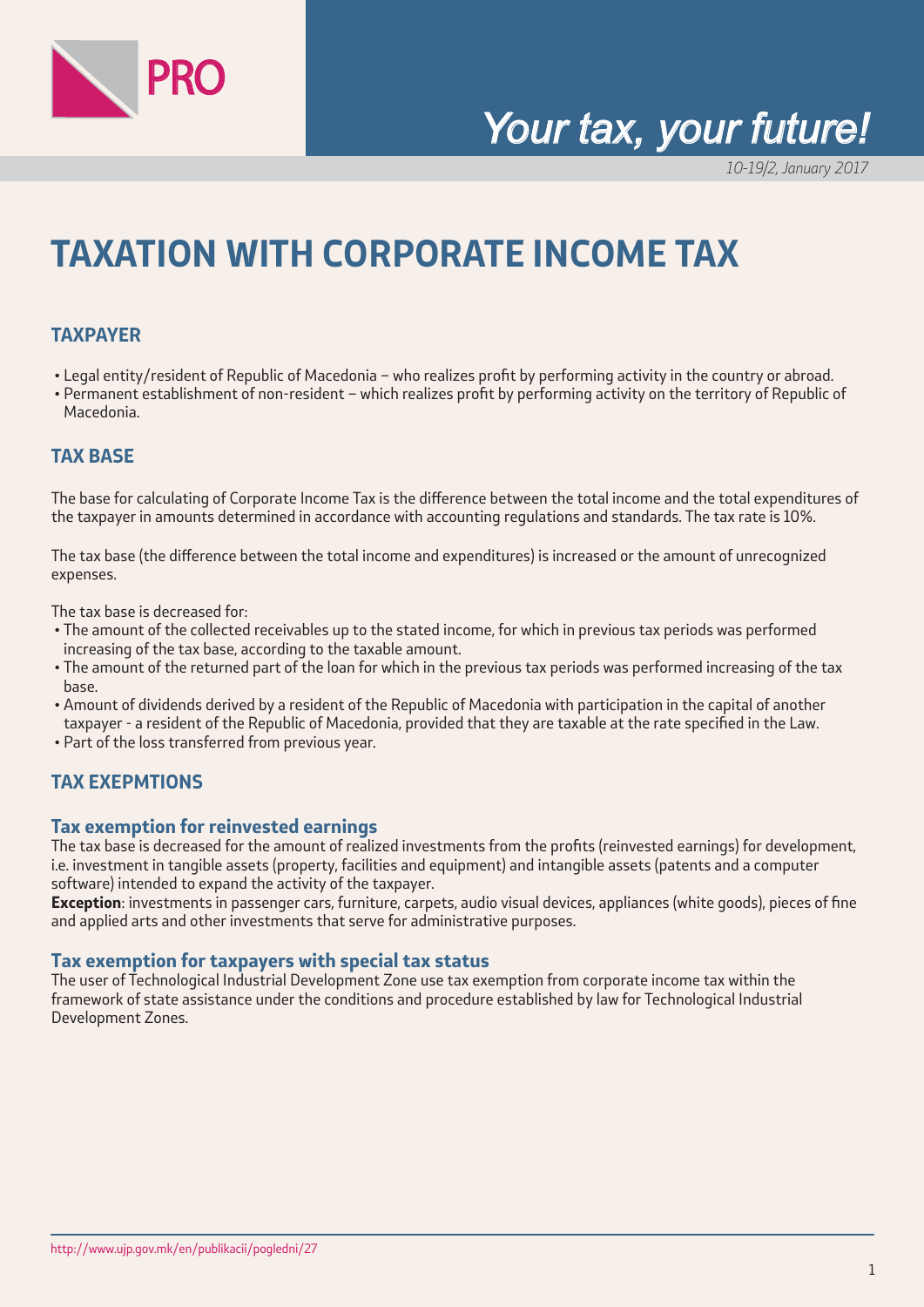# **DECREASE OF THE CALCULATED TAX**

- The tax obligation is reduced for the amount of the approved tax exemption for purchased and put in use up to 10 fiscal equipment systems for registration of cash payments i.e. fiscal equipment and integrated automated system for management.
- The amount of the tax included in taxable income / profit abroad (withholding tax) up to 10%.
- The tax paid by the subsidiary abroad for profits included in the income of the parent entity in Republic of Macedonia, but more than the amount of tax at the statutory rate of 10%.
- The estimated amount of tax relief for a donation given to: sports federations, Macedonian Olympic Committee, football, basketball, handball and other sports clubs, active athletes from Olympic and non-Olympic sports under the terms and amounts of legally determined procedures.

#### **REGISTRATION AND ASSESSMENT OF CORPORATE INCOME TAX**

Reporting and assessment of the Corporate Income Tax is made on Tax Balance for taxation of the profit (form "DB") that is submitted to the Public Revenue Office no later than 28/29 February in the following year at latest, after the year for which taxation is performed. The tax balance (Form "DB") may be submitted by 15th of March, if the taxpayer has submitted the annual account to the Central Registry of Republic of Macedonia in electronic form.

The taxation of the profit is performed after the end of the business (calendar) year, i.e. after the period in which the taxpayer has performed the business activity.

## **SIMPLIFIED TAX REGIME FOR SMALL AND MICRO BUSINESSES**

Trade Companies classified as small and micro traders and legal entities residents of Republic of Macedonia, which lead an accountancy and are preparing annual accounts in accordance with the Law on Trade Companies (not performing bank, financial, insurance activites, and activities from the area of games of chance and prize games) which will realize total income at all bases up to 3 million MKD per year, are exempted from payment of annual tax on total income. (Example: A taxpayer, who in 2016 realized total income of 2.500.000 MKD per year, shall not be a subject of taxation with annual tax on total income, i.e. Corporate Income Tax.) Taxpayers, who have realized total income of 3.000.000 MKD annually, have an obligation to submit the form "DB-VP" to the Public Revenue

Office, no later than 28/29 February in the following year at latest, after the year for which taxation is performed. The tax balance of total income (Form "DB-VP") may be submitted by 15th of March if the taxpayer has submitted the annual accounts to the Central Registry in electronic form.

## **Possibility for a choice of the taxation model – for realized income from 3 to 6 million MKD**

Trade Companies classified as small and micro traders and legal entities residents of Republic of Macedonia, which lead an accountancy and are preparing annual accounts in accordance with the Law on Trade Companies (not performing bank, financial, insurance, and activities from the area of games of chance and prize games), which total income is from 3.000.001 to 6.000.000 MKD per year, have the opportunity to choose to pay either annual tax on total income of 1% or Corporate Income Tax of 10%.

If the taxpayer makes a choice to pay annual tax on total income is required to submit a Tax Balance of Total Income (Form "DB-VP") to the Public Revenue Office no later than 28/29 February in the following year after the year for which taxation is performed. In addition the Tax balance of total income (Form "DB-VP") may be submitted by 15th of March if the taxpayer has submitted the annual account to the Central Registry in electronic form. The selected taxation model "annual tax on total income" shall be implemented within three years, including the year for which the taxpayer made the decision.

## **WITHHOLDING TAX**

 $0.6550c$  $2.568Lbb$  $2933.5$  $9.559518$  $5.55004$ 

13338

To the legal entities – non-residents of the Republic of Macedonia (foreign legal entities, not considered as permanent establishments of the foreign entity in the Republic of Macedonia), the withholding tax is calculated on the income realized in the Republic of Macedonia, which were not realized in the framework of the business activity of the permanent establishment of the foreign entity on the territory of the Republic of Macedonia, provided that it is not otherwise stipulated with the international agreements for avoiding double taxation.

The tax will be withheld by domestic legal entities, domestic physical persons (registered for performing an activity) and the permanent establishment of the foreign legal entity or the physical person in the Republic of Macedonia, during each payment of the following types of

revenues:

- 
- 
- 
- 
- 
- 
- Revenues from dividends;
- Revenues from interest;
- Revenues from copyrights;

• Revenues from entertainment or sports activities that are performed in the Republic of Macedonia;

• Revenues from providing management, consulting, financial services, and services of research and development, if the income is paid by resident or if the income is at the expense of the permanent establis ment in the Republic of Macedonia;

• Revenues from insurance premiums for insurance or reinsurance of risks in the Republic of Macedonia;

• Revenues from telecommunications services between Republic of Macedonia and foreign country; and

• Revenues from renting of property in the Republic of Macedonia.

# **Not a subject of taxation**:

• Transfers of the part of the profit of the permanent establishment of a foreign legal entity in the Republic of Macedonia, to which the Corporate Income Tax was previously paid;

• The revenue from interest on debt instruments issued and/or guaranteed by the Government of the Republic of

Macedonia, the National Bank of the Republic of Macedonia and the Banks or other financial institutions that operate as a representative of the Republic of Macedonia Government;

- 
- 
- Revenue from interest on deposits in the bank located in the Republic of Macedonia; and • Revenue made by representation or consulting with state securities on the international financial market.
- The taxation is performed regardless of whether the incomes are paid in the Republic of Macedonia or abroad. The tax rate is 10%, if it is not otherwise stipulated with the agreements for avoiding double taxation.

If the recipient of the income on which is applicable withholding tax is a resident of a country with which the Republic of Macedonia has signed an agreement for the avoidance of double taxation and double exemption, the taxation and the applied tax rate may not exceed the tax rate applicable to income determined in the agreement. Tax exemption or the lower tax rate specified in the Agreement with a foreign country shall apply to income on which the withholding tax is applied, if the income payer has a prescribed form verified by the competent tax authority of the foreign country and by the Public Revenue Office, or approval for tax exemption issued by the Public Revenue Office.